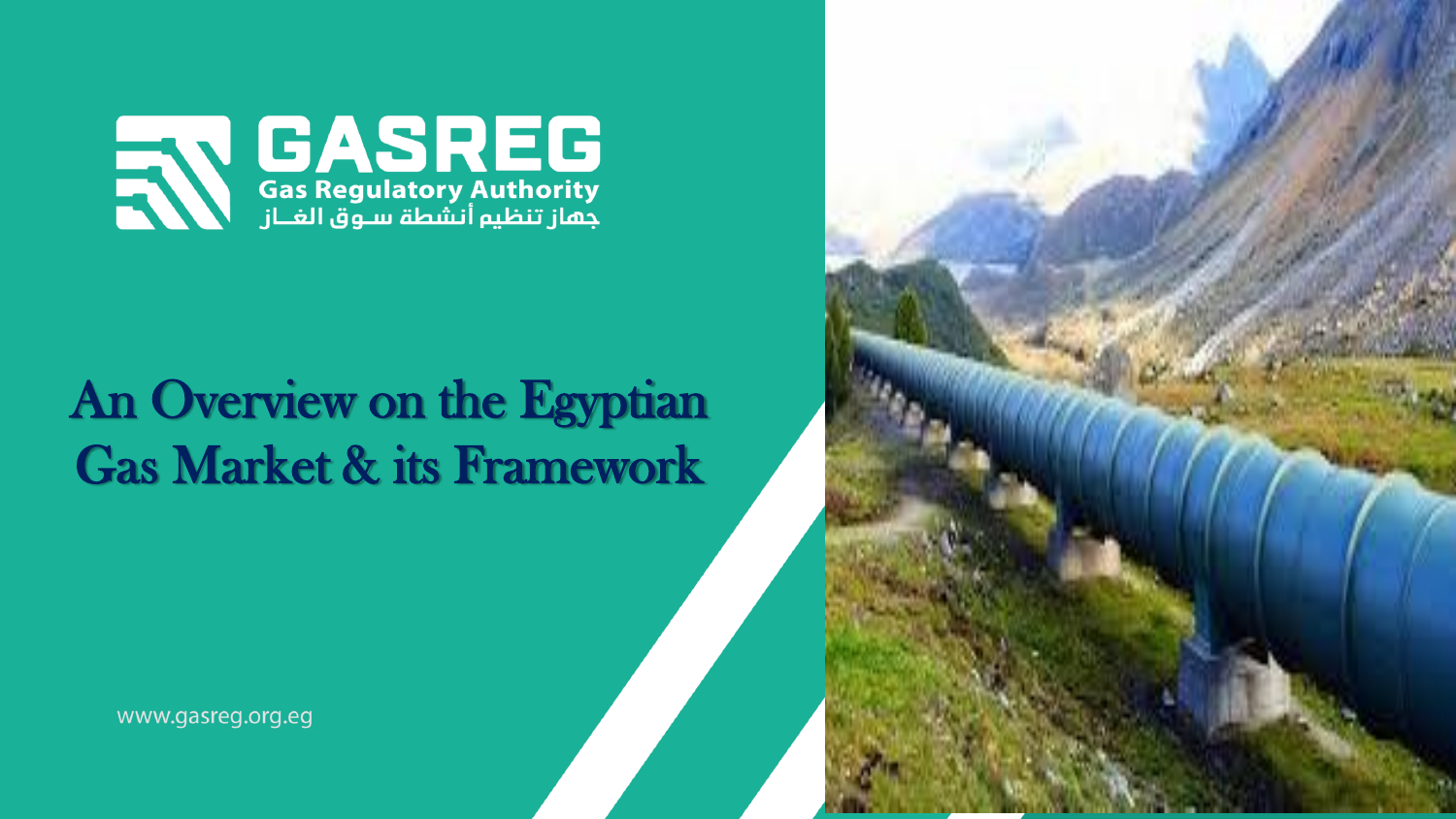## Where We Are?

### Single Buyer Model (SBM)

- Public Monopoly
- Exclusive Access Right to the public supplier ( EGAS/EGPC)
- Discriminatory end-user prices administratively determined

#### Government

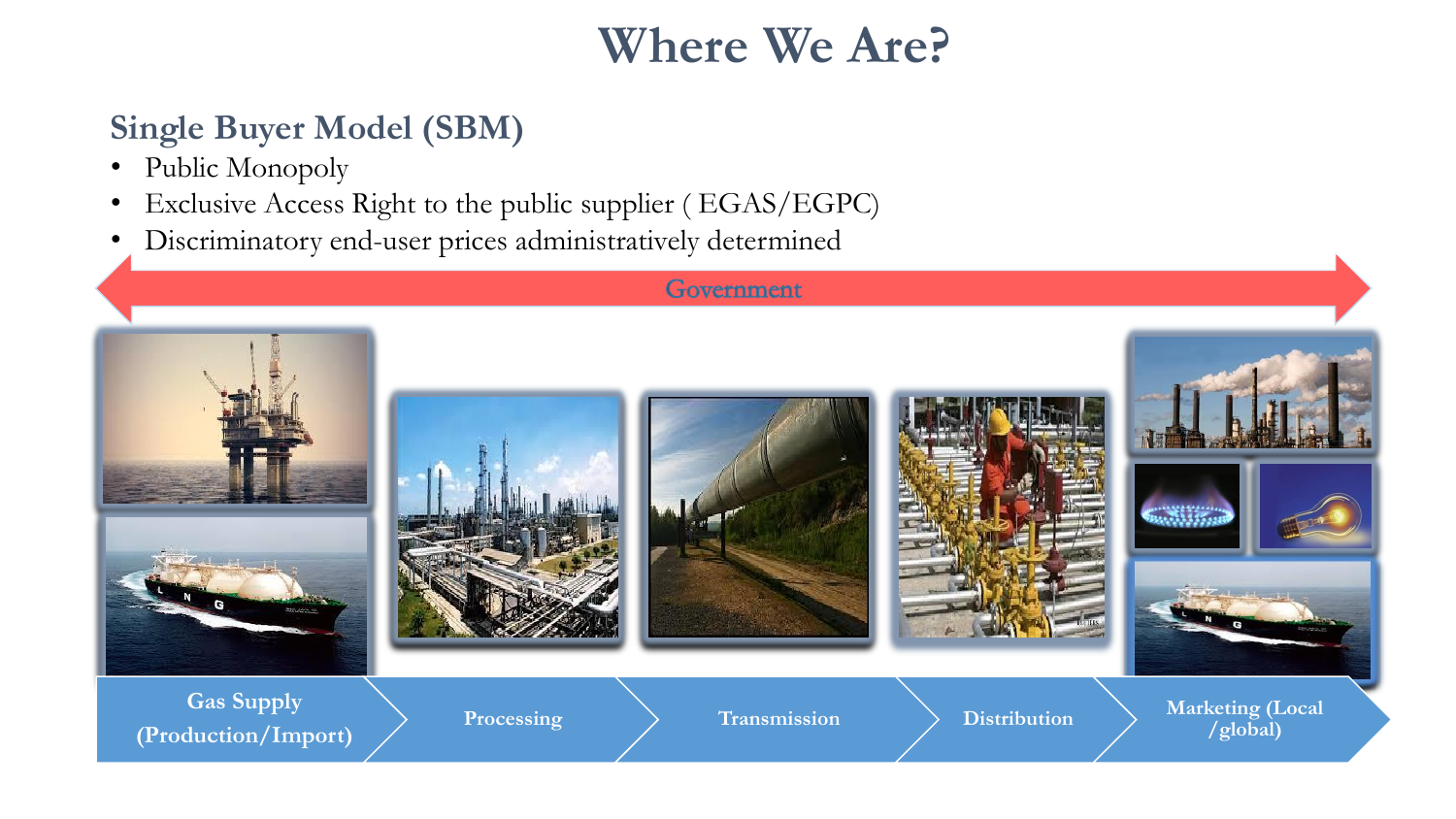### New Gas Law # 196/2017

### Scope of Application:

■ Establish an independent Gas Regulatory Authority ("GasReg") to monitor the functioning of the new gas market.

- **Regulation of Downstream** gas activities o Transportation and distribution o Storage and liquefaction/regasification
- Introduction of Third Party Access principle (TPA)
- **Gradually open up the gas market and introduce Competition**
- Separation of Gas Market Activities "Unbundling"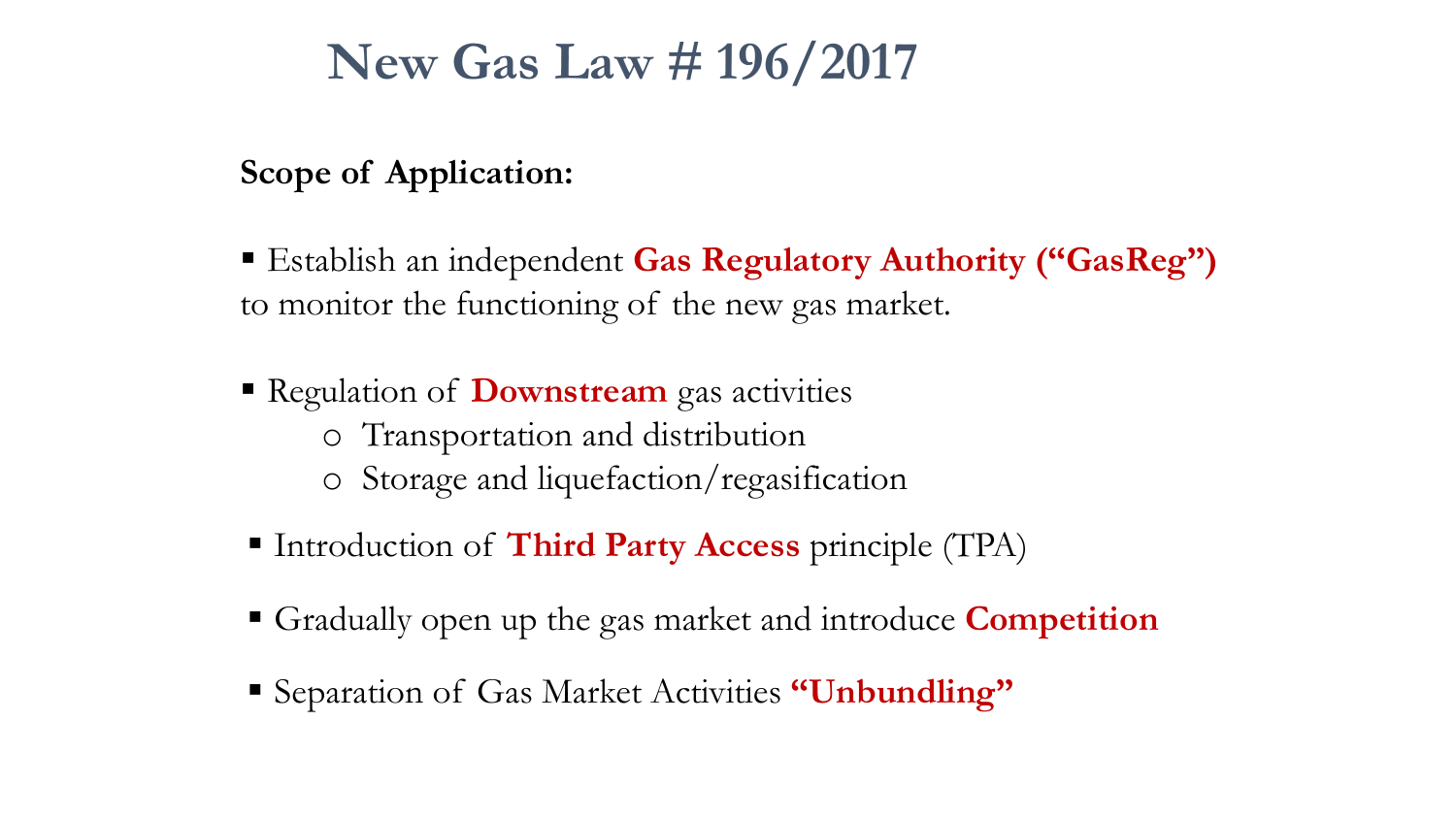# **Evolvement Of GasReg**

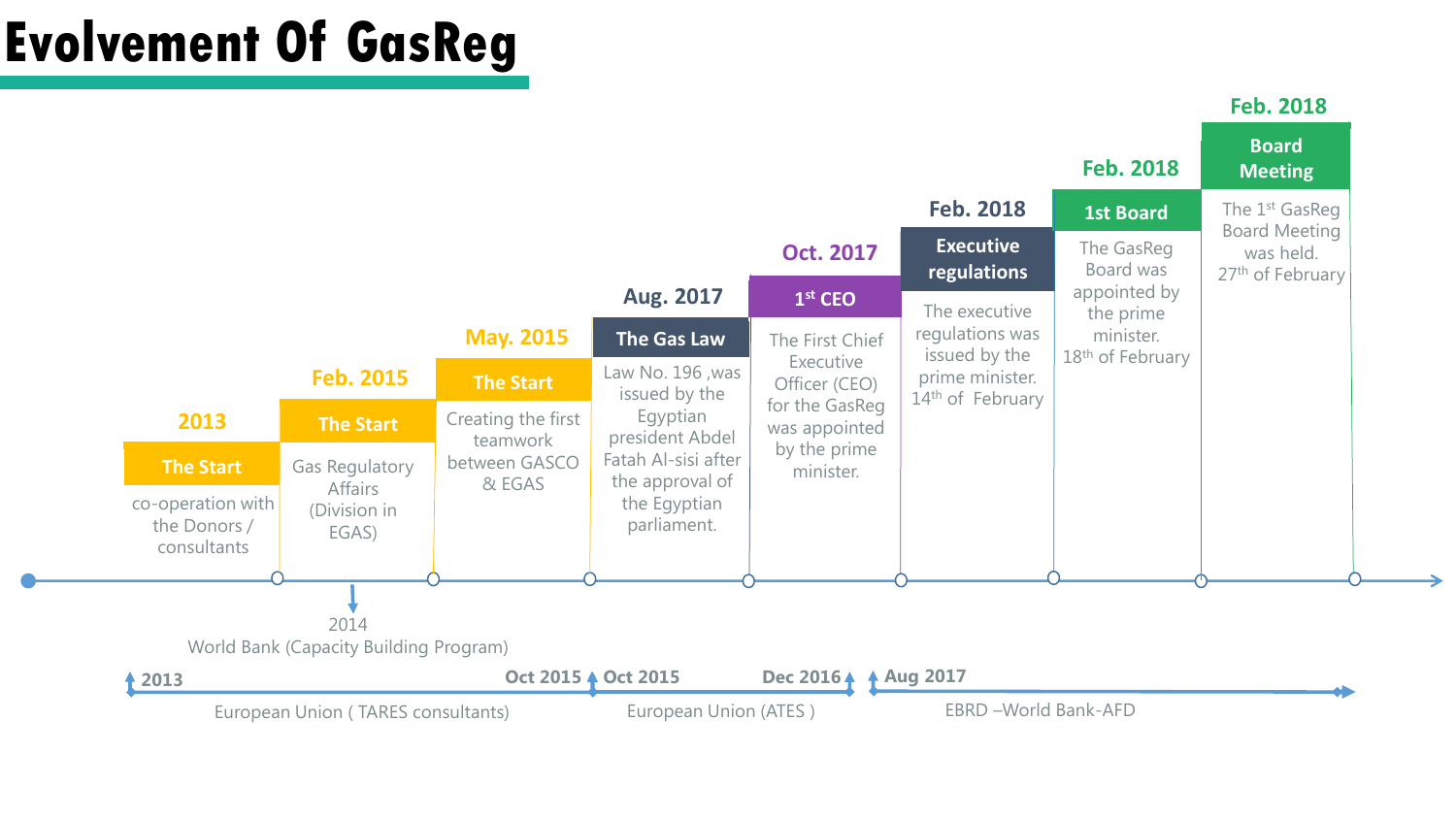#### *Gas Reg. Objectives under Article 3 of the Gas Law No.196 of the year 2017 classified into 2 Groups:*



### **Market regulating**



❑ **quality of the services**



### **Market liberalization for gas trading**

- ❑ **Promote Investments**
- ❑ **Competitiveness**
- ❑ **Information for all parties**
- ❑ **Optimal use of Infrastructure**